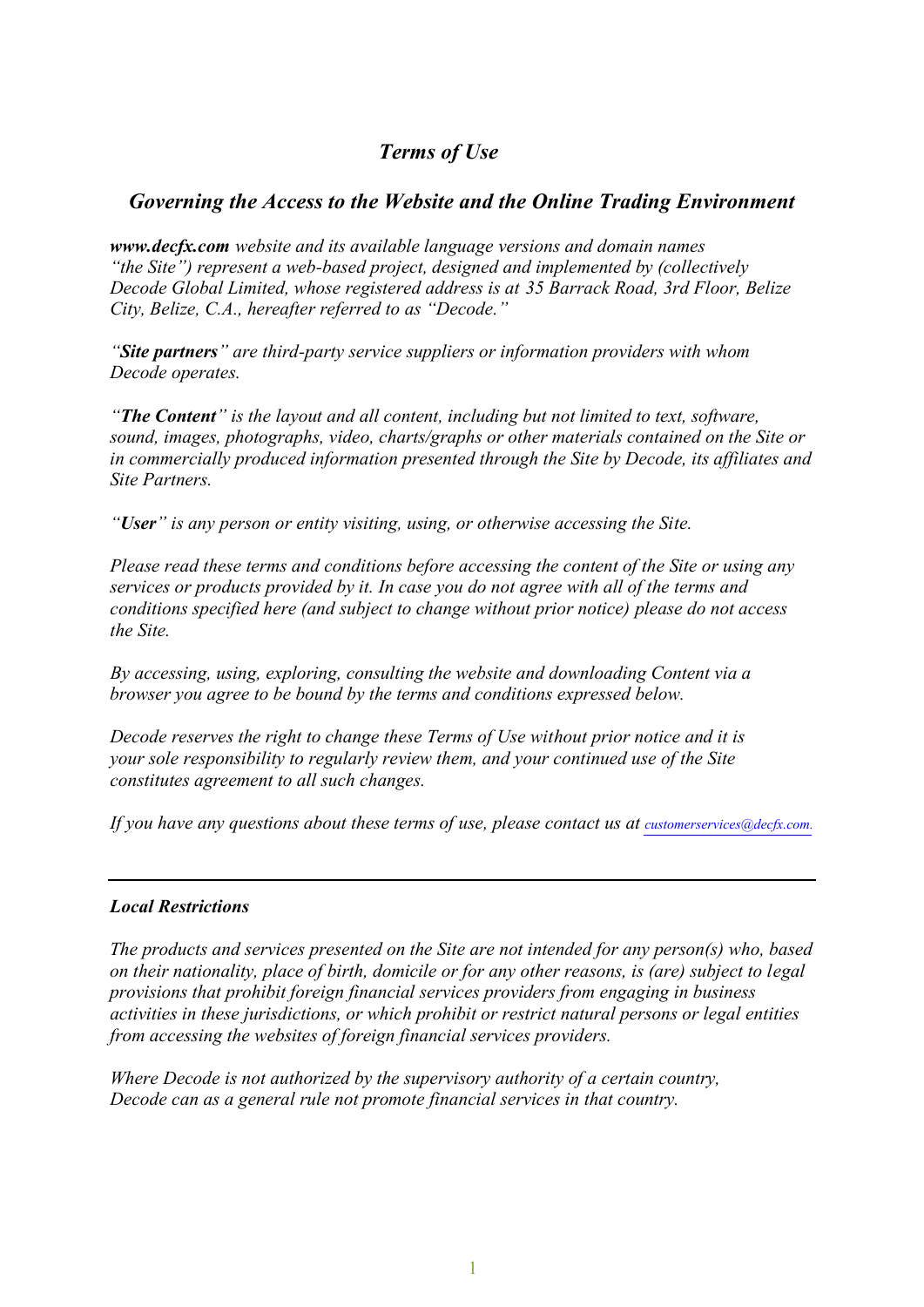*In particular, Decode is not authorized by the supervisory authorities of the USA, the Democratic People's Republic of Korea, Haiti, and Suriname. If Users are domiciled in any of these countries, they confirm that they access the Site on their own initiative and without any solicitation from Decode.*

### *Ownership of the Site*

*The Site is the exclusive property of Decode. Decode's proprietary rights shall not be altered in any way by any reproduction or use of the website.*

#### *Copyright Notice*

*All of the trademarks, service marks, and logos displayed on the Site are registered and unregistered trademarks of Decode, its affiliates, or Site Partners who have licensed their trademarks to Decode or some of its affiliates or subsidiaries.* 

*Additionally, the layout and all content, including but not limited to text, software, sound, images, photographs, videos, charts/graphs, or other material contained on the Site or in commercially produced information presented through the Site by Decode, its affiliates or Site Partners (collectively "The Content") is protected by copyright, patents or other proprietary agreements and laws and you are only permitted to use Content as expressly authorized by Decode, its affiliates or its licensors.*

*Nothing contained herein transfers any rights, title or interest in the Site or the Content to you as a User. You are allowed to view, download, copy, and reproduce Content subject to the following conditions:*

- *1) The Content may be used for personal, non-commercial purposes only;*
- *2) Any and all copyright, trademark or other proprietary rights notices must appear on all copies, including the copyright notice at the bottom of the Site pages;*
- *3) The Content may not be altered or modified in any way;*
- *4) No diagrams, graphics or charts shall be used separate from the accompanying text.*

*Except as provided above Users may not use, download, upload, copy, display, perform, reproduce, publish, print, license, post, transmit, frame, mirror on another web service, use any meta tags, inline any graphics or distribute any Content from the Site, either in whole or in part without having received permission from Decode in writing.*

*Any rights not expressly granted herein are reserved. By copying or reproducing information available on the Site you do not acquire any rights; all rights are retained by Decode, its affiliated or Site Partners. Users of the Site are prohibited from using anywhere other than on the Site and from copying in any way whatsoever software or other tools that are available through the Site.*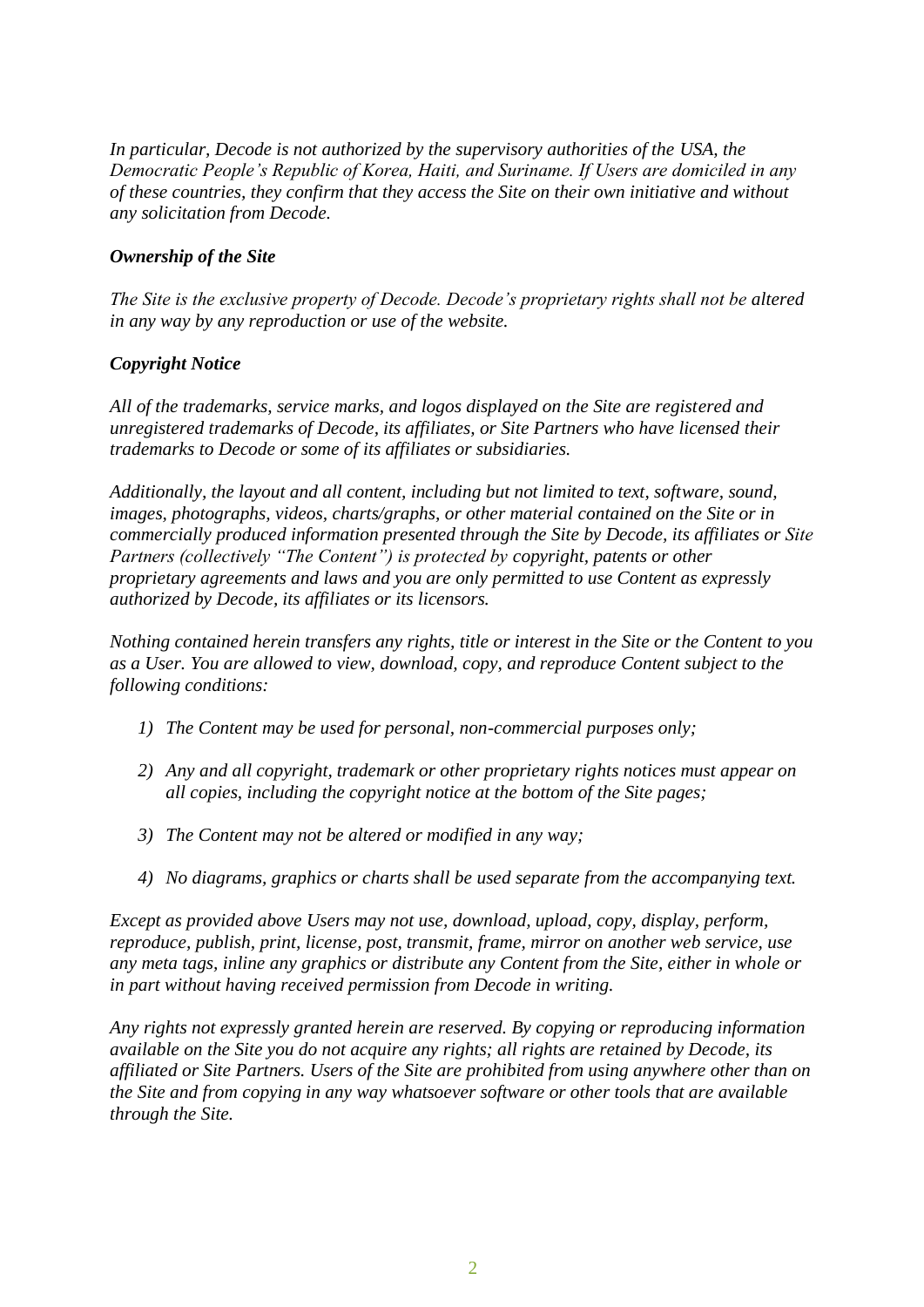#### *No Offer or Advice Disclosure*

*All the information provided on the Site, including but not limited to technical analyses, equations and other financial results available to users via tools that are available through the Site, is provided for information purposes only.*

*The Site does not constitute an offer to sell or a solicitation of an offer to buy any product or service that may be referenced on or through the Site. The Site does not constitute an offering or recommendation by Decode of any product or service. Opinions expressed on the Site may change at any time and Decode maintains no duty or obligation to update information pertaining to specific products. Decode does not provide any investment advice through the Site and users agree that the Site will not be used by them for such purposes.*

*All of the investment decisions users take shall be based exclusively on their own assessment and their personal interpretation of the information available on or through the Site. The users are solely responsible for such decisions.*

*Investment in securities featured on the Site are subject to risk. The price of securities may go down as well as up. Fluctuations in foreign exchange rates can also alter the value of securities. The future performance of a security cannot be guaranteed by past performance. It is therefore possible that users do not get back the amount they invest. WE STRONGLY RECOMMEND THAT USERS PROFESSIONAL ADVICE BEFORE TAKING INVESTMENT DECISIONS.*

# *Exclusion of Liability*

*Neither Decode, its directors, officers, employees, agents or shareholders, nor Site Partners, their directors, officers, employees, agents or shareholders will assume ANY LIABILITY FOR ANY LOSS OR DAMAGES WHATSOEVER, be those direct or indirect, incurred as a result of accessing the Site or using the information and services available on the Site, or as a result of the inability to access or use any information or services available on or through the Site.*

*In particular, it is expressly stated that IN NO EVENT WILL DECODE, its directors, officers, employees, agents or shareholders BE LIABLE FOR ANY LOSS OR DAMAGES incurred as a result of errors, technical or otherwise, transmission failures, system overloads, usage problems, interruptions in services (including but not limited to system maintenance services), any delay in the transmission of information, incompatibility between the website and your files and/or software (in particular user browsers) and/or computers, malfunction, interference, the transmission of a virus onto user computers, unauthorized access (such that may result from hacking or piracy activities, etc.), the willful blocking of telecommunications tools or networks, or any other failure or inadequacy on the part of telecommunication or network service providers.*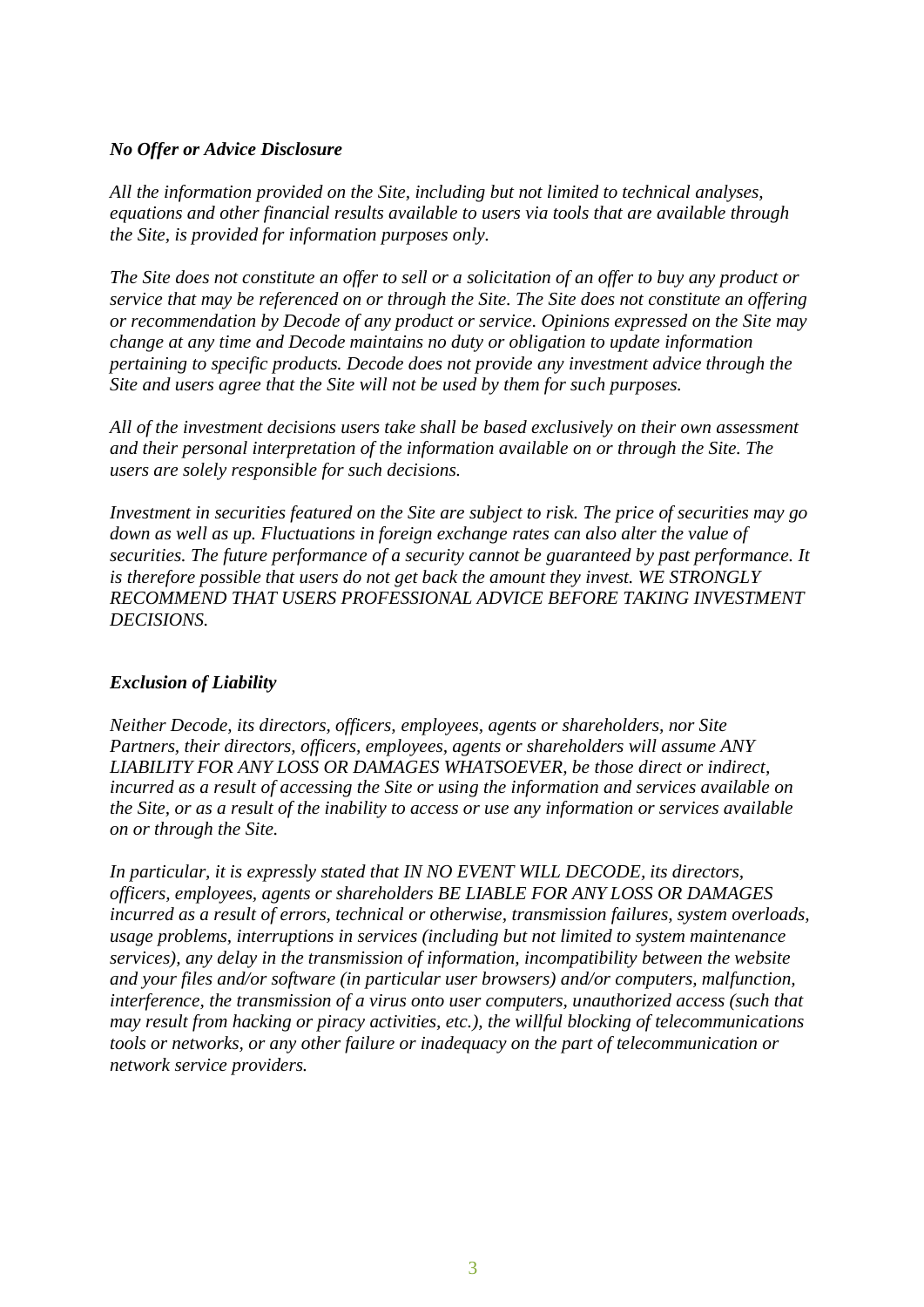#### *Disclaimer of Warranty*

*Decode and Site Partners aim at providing complete, accurate and up-to-date status of the data. Nevertheless, they do not guarantee or warrant, either expressly or implicitly, the quality, pertinence, accuracy, completeness, update status, availability or legality of the information published on the Site, transmitted to Users or obtained via tools that are available through the Site. Additionally, real-time information is obtained from what is believed to be a reliable source, but cannot be guaranteed.*

*Furthermore, information may be changed at any time without any prior notice being required.*

#### *Material Interests*

*Decode, its directors, officers, employees, agents or shareholders may have or have had business relationships or other forms of dealings with companies whose securities are referred to on the Site. Furthermore, Decode, its directors, officers, employees, agents or shareholders may hold or have held securities that are referred to on the Site.*

#### *External Links*

*Some Site web pages contain links to other websites whose information practices might be different from those of Decode.*

*Decode does not review any of these linked websites and does not guarantee or warrant in any way the quality, pertinence, accuracy, completeness, update status, availability or legality of the content of these websites, nor shall it be in any way responsible for the products, services, information and other content available to Users via these linked sites. The same shall apply to websites offering links to the Site.*

*We encourage Users to read the privacy statements on other linked sites, as Decode has no control over the information that is submitted to or collected by these third parties.*

#### *Registration of User Activities on the Site*

*Decode may record and analyze all User activities on the Site for the purposes of security, system monitoring and improvement, in compliance with legal and regulatory obligations incumbent on Decode.*

*Decode shall store such information using adequate security measures and for a limited period of time. For more details, please read our Privacy Policy.*

#### *Place of Jurisdiction*

*The sole place for jurisdiction of all disputes arising out of or in connection with the Terms and Conditions herein and/or the use of the Site is Belize City, Belize.*